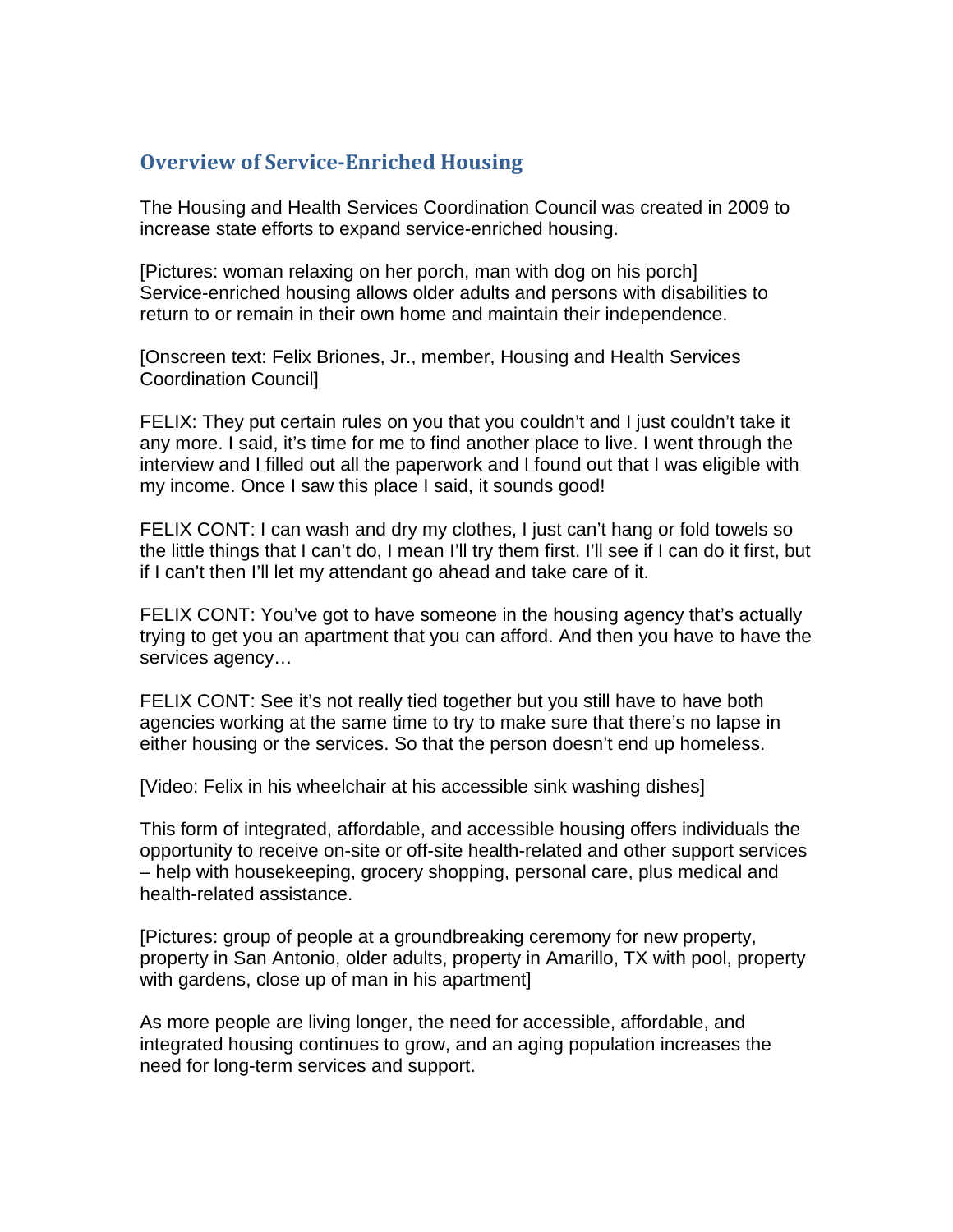Most people indicate that they'd prefer to age in place, either staying at home or choosing from a range of affordable and accessible housing options within their own communities.

Beyond quality of life benefits and potential cost savings, aging adults have a positive impact on the broader community.

[Onscreen text: Doni Green, Vice Chair, Housing and Health Services Coordination Council]

DONI: We believe as a Council that we really need to respect the inherent dignity of the individual and allow him or her to make choices, including choices about where home is going to be.

DONI CONT: There are 16 members on the Council, 8 who represent state agencies – the Texas Department of Housing and Community Affairs, the Texas Department of Aging and Disability Services, the Texas Department of Assistive and Rehabilitative Services, and I won't list them all…

DONI CONT: And then the 8 members who are appointed by the governor include advocates for groups with disabilities.

DONI CONT: The purpose of the Council is to expand the reach of serviceenriched housing.

It's something that really needs to be based on the individual's wants, preferences, and needs.

[Onscreen text: Michael Goodwin, member, Housing and Health Services Coordination Council]

MICHAEL: Conventional developers are not used to coordinating with local service agencies to make sure that the residents can have those services if they want – by choice – but if they want them, how do they get them. I've heard stories on both sides. We can't find housing – I've got somebody that will help me but there's no place to live. On the other, I have housing but I don't know where any services are.

[Picture: man in wheelchair on front porch of his accessible home] With the right supports and services, persons with disabilities can maintain personal independence.

Some older adults and persons with disabilities may have limited income including those living on Supplemental Security Income.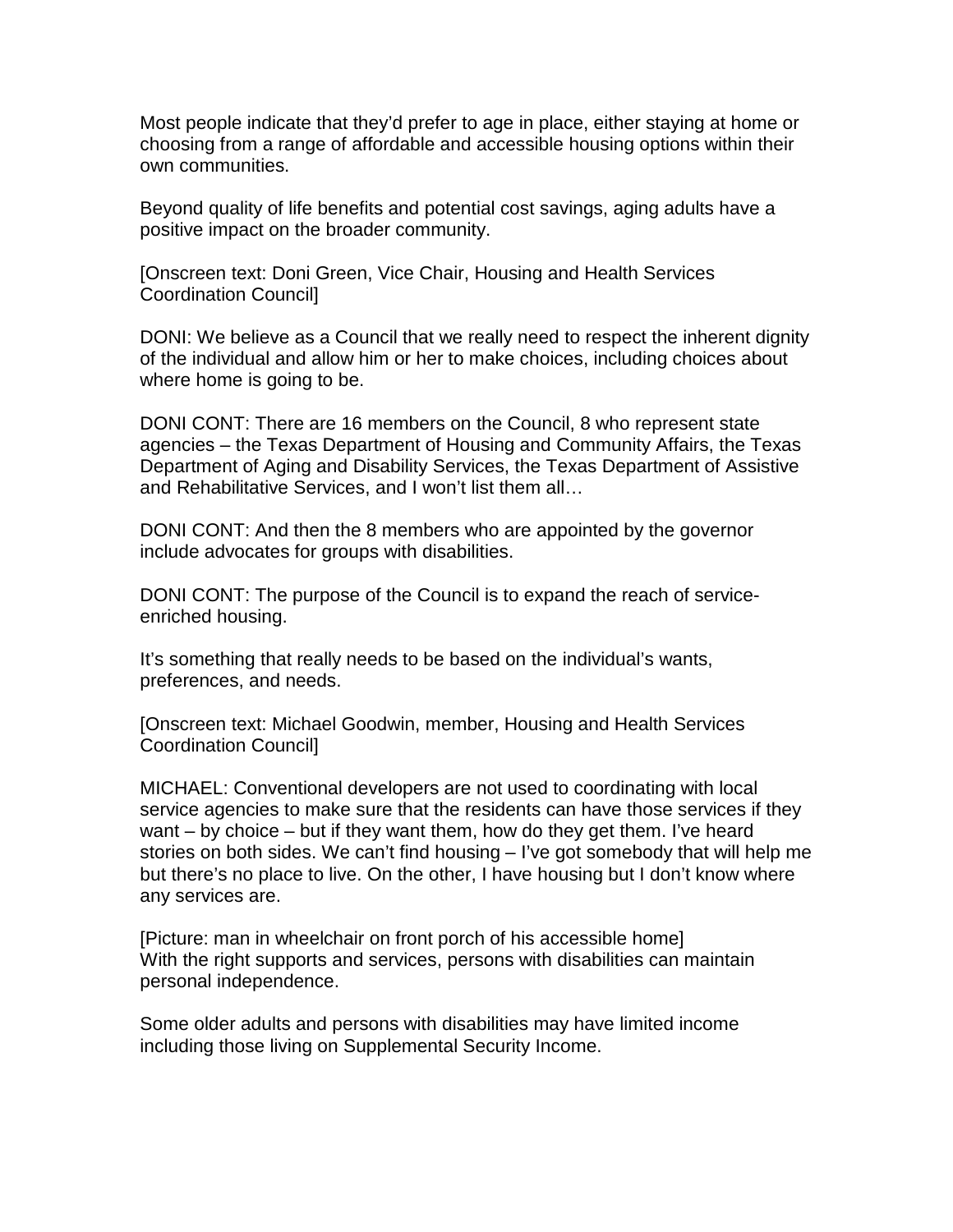In 2014, the monthly supplemental security income payment for a single individual living in Texas was \$721 or \$8,652 a year.

For people who rely on these payments, all their monthly income may go to pay the rent, leaving nothing for food, medication, and other needs.

[Pictures: man at mailbox, man in wheelchair who is homeless and is fishing] People may have to choose between homelessness or going to an institutional setting like a nursing home.

[Onscreen text: Paula Margeson, member, Housing and Health Services Coordination Council]

PAULA: Once upon a time I was a single mom with two small children, one of whom is blind and was blind at the time and was four-years-old. And I had \$600 to live on with my children. Now this was longer ago so in those days… I think proportionately it would have been about the same. I was trying to make it with my kiddos and my rent was almost half of my income. The way we lived, even deciding to make a decision to get an ice cream cone, I had to really ponder because there wasn't extra money for things you know.

PAULA CONT: Probably 80 to 85% of the people we serve have an income of less than 750 a month so housing, to even make that work, is just a huge puzzle to solve.

[Video: Felix moving in wheelchair through the gate of his apartment complex]

FELIX: Most of the people in wheelchairs are also just getting SSI, so your income is limited. So you got to be able to… I mean sometimes you have to choose do I want to be able to afford to pay my bus pass.

[Video: Felix moving in his wheelchair to the bus stop]

FELIX CONT: If you can't afford to get on the bus, what's the sense of it being outside your complex. I mean you got to be able to afford getting on that bus to go look for a job or go get groceries or go to the doctor.

FELIX CONT: With my older chair, it kept breaking down so I'd get to the front gate I'd get stuck. Some of my neighbors would hear me cussing my chair out cause it wouldn't run any more. So they'd get out and they'd help me push it all the way to my apartment.

[Video: Neighbor walking her two dogs greeting Felix]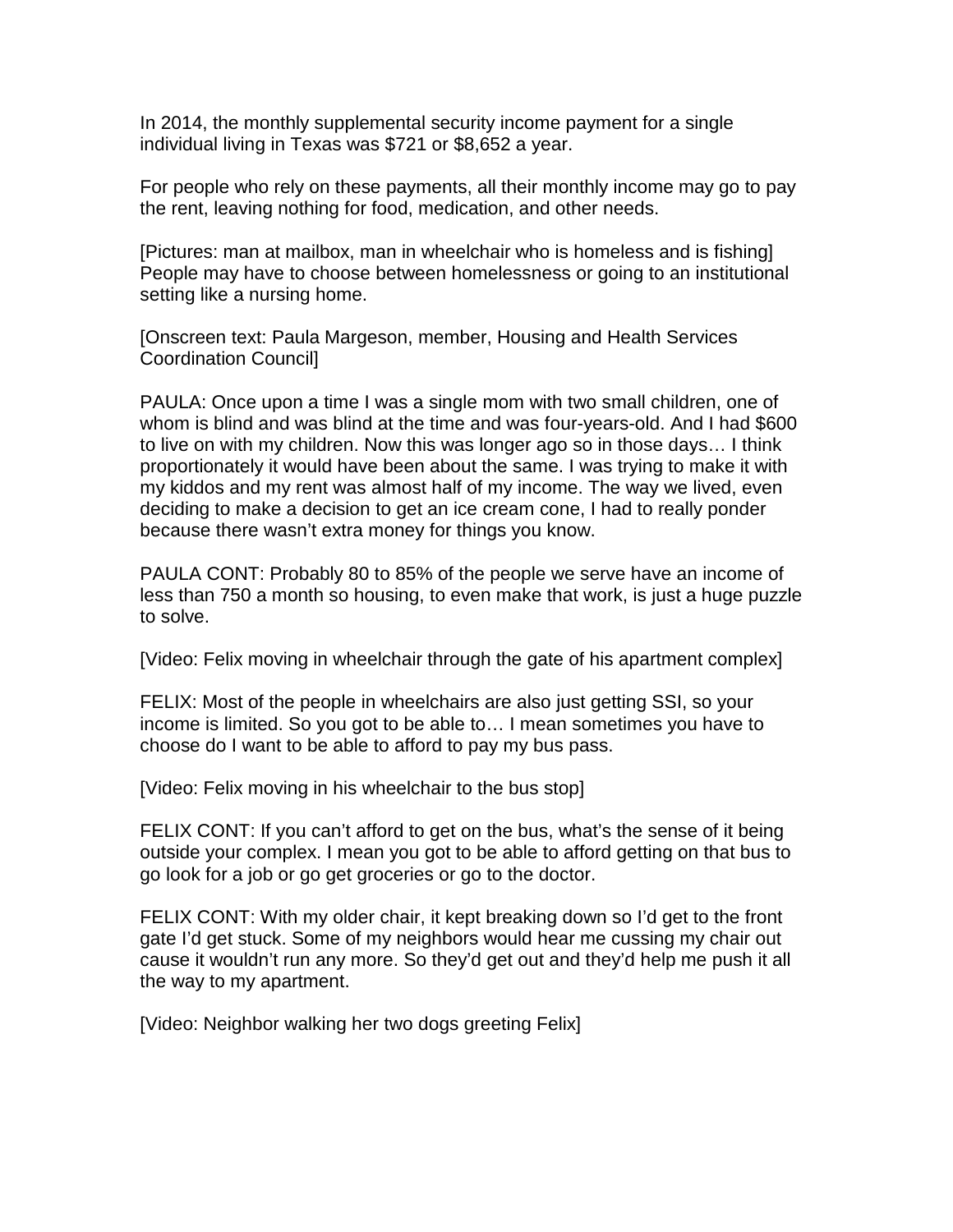FELIX CONT: That's one thing. You got to have a place to live where people are not scared of you. Or not scared of you, but scared of seeing someone out there with a disability.

And then if you want to help somebody else cause I've helped other people by, "Hey, you know. You want me to carry that to your apartment for you?" And we'll put it on my chair and if they're carrying something heavy, I'll help them.

FELIX CONT: You're not only helping yourself, you're helping others too you know. So that's what I like about this place.

Service-Enriched Housing can improve quality of life in a multitude of ways.

A key component is to offer aging adults and persons with disabilities the opportunity to be part of mainstream society by providing the services that allow access, choice, and interaction in integrated settings.

Affordability is also a priority. Ideally people should pay no more than 30% of their adjusted gross income on housing costs – and that includes utilities. Housing should be offered with all the rights of a tenant, which includes a lease between a renter and a landlord.

All services should be voluntary and not a condition of housing.

PAULA: In the independent living moment we're really about choice. We're about people having a say in the services they receive and never mandating that a service has to be provided or that a person has to partake in a service. If you just put yourself in the place of a person with a disability trying to live on a really limited income and think of what services and what supports would you need in order to do that, and if you don't get those services and supports what might happen to you. And that the people that we serve every single day.

[Onscreen text: Craig, tenant, Service-Enriched Housing]

CRAIG: I'm still settling in. But it's been a very pleasant experience. And the parts that I was afraid of have kind of gone away. And the aide comes and the therapist comes and the counselor comes and physical therapy comes and fill in all these things for me. And I've got a full house to live in. I can make oatmeal in the kitchen for breakfast. I've got a TV. I've got my books.

CRAIG CONT: It's been a lot of reaching out to me. And not a lot of me trying to figure out of this agency what I need. So I've got a bunch of angels on my side.

[Onscreen text: Relocation Specialists – Department of Aging and Disability Services; STAR+PLUS – Health and Human Services Commission; Mental health supports – Department of State Health Services]